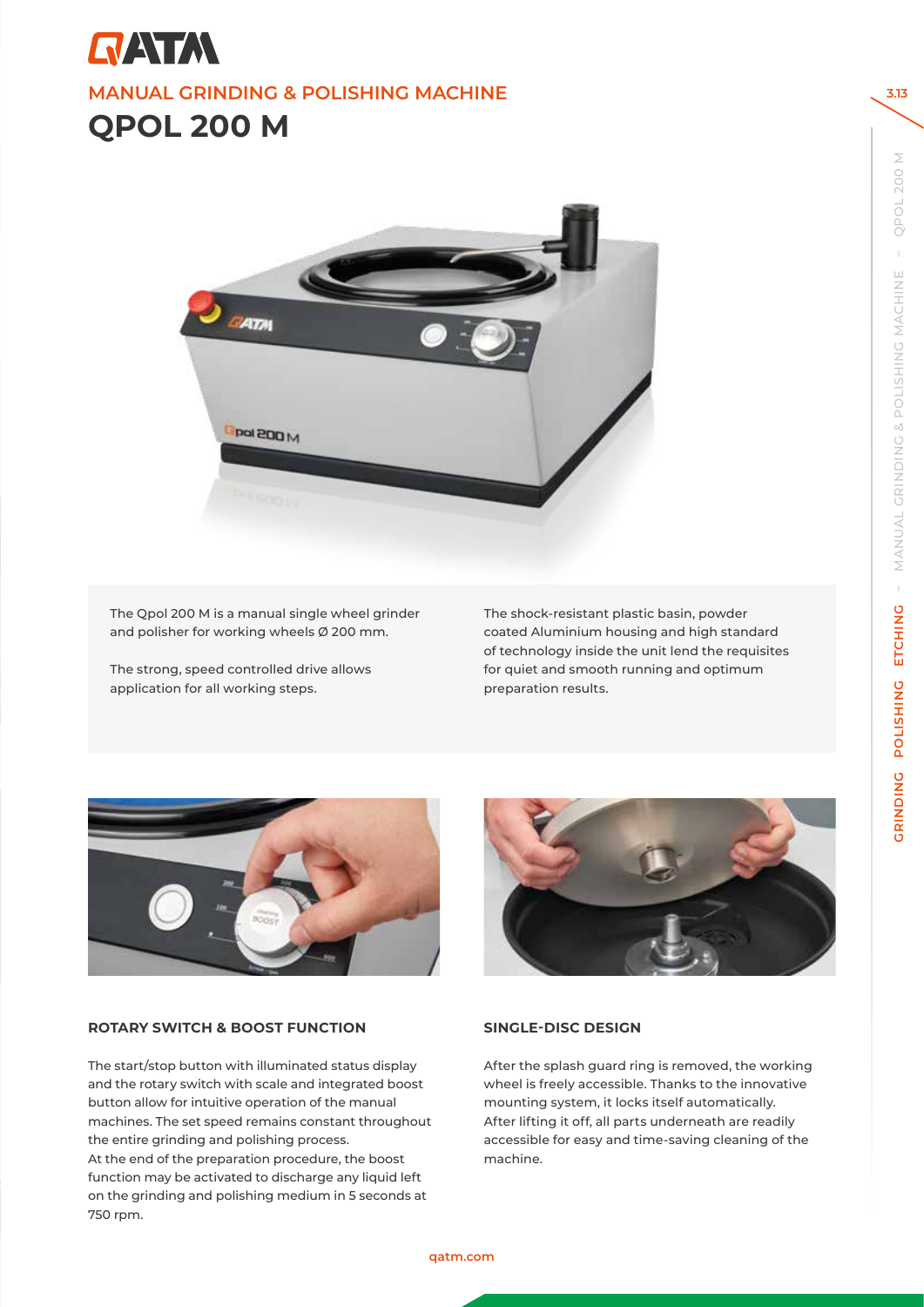

I inlet sieve and filter bag

I mobile



# **BASIC MODULE**

### **Qpol 200 M**

- I Qpol 200 M: Single wheel grinding- and polishing machine
- I Variable speed
- I Spin cycle feature (Cleaning Boost)
- I Easy, fast and tool-free change of working wheel
- I Easy cleaning/rinsing of bowl by lifting the working wheel (single-disc design)
- I Aluminium case, powder coated
- I Impact-proof plastic bowl
- I Manual water solenoid
- **I** Basin rinsing tube
- I Incl. splashing ring and cover
- I Start-Stop function with status indication

### **Qpol 200 M**

200-240 V / 50/60 Hz (1Ph/N/PE)

**Order No.: M5632000**

100-120 V / 50/60 Hz (1Ph/N/PE)

**Order No.: M5632005**

### **ACCESSORIES**



# **SETTLING TANK**



45 ltr. for System lab cabinet (insertion mechanism)

I 2-chambercompartment,

referring height of System cabinet H 800 mm **Order No.: A5810261 Order No.: A5800496**

referring height of System cabinet H 900 mm **Order No.: A5810237**

# **WORKING WHEELS Qpol 200 M**

I Single-disc design



Ø 200 mm **Order No.: Z5631001**

### **CLAMPING RING Qpol 200 M**

I for working wheels Qpol 200 M I plastic

Ø 200 mm

**Order No.: Z5631003**

**PROTECTION RING QPOL 200 M I** protection ring

Ø 200 mm

**Order No.: Z5632001**

**3.14**